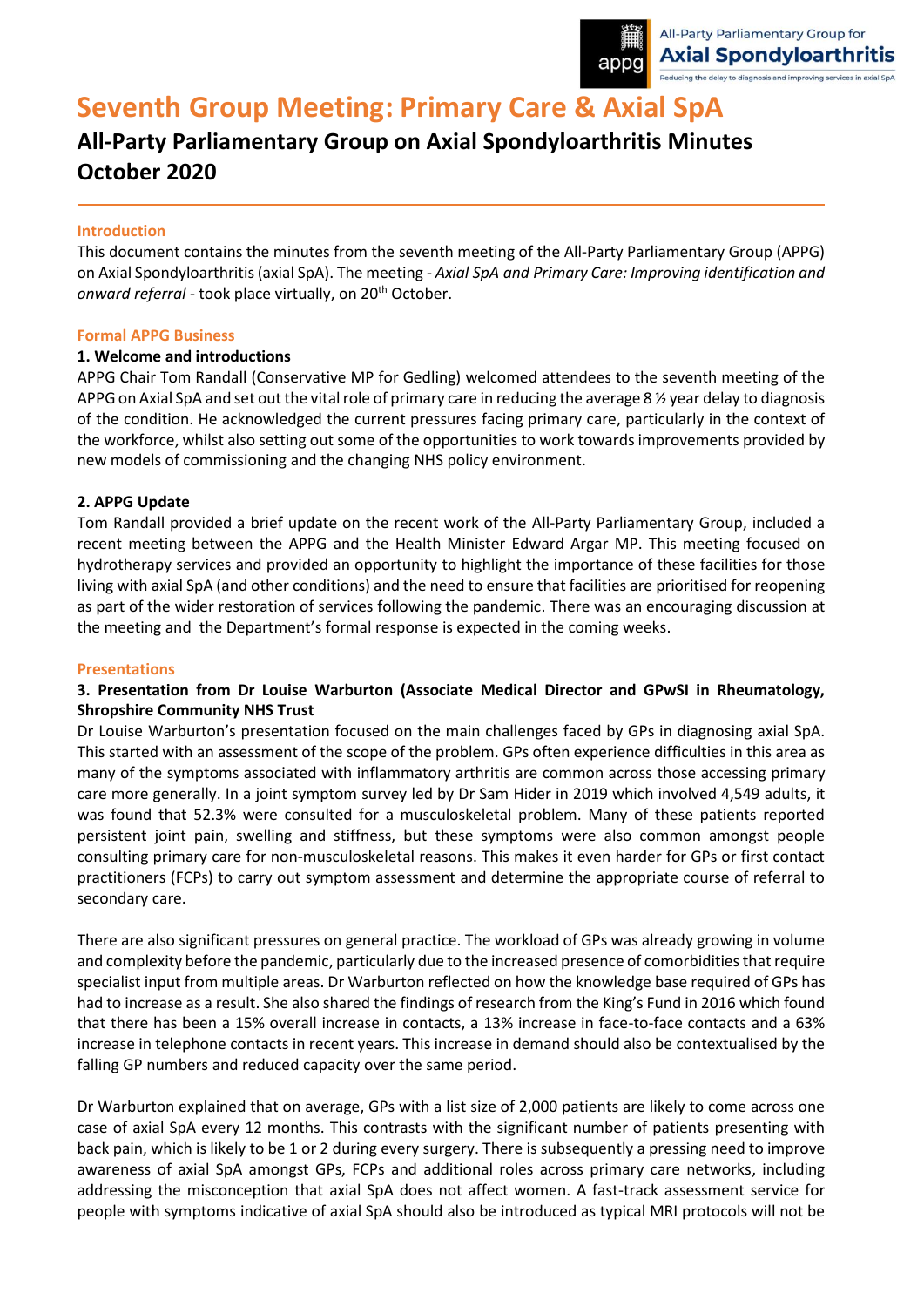sufficient. This will require a low threshold of suspicion and prompt onward referral to rheumatology departments.

Dr Warburton then shared an example of best practice service provision in Shropshire. Since 2016 there has been an integrated MSK service involving collaboration with the local acute trust and the use of a single point of electronic referral. This system works effectively and ensures that axial SpA patients have swift access to a trained team of clinicians who meet regularly and collaborate with rheumatology teams. Rolling out similar schemes more widely could help to support many of the ambitions in the area.

## **4. Presentation from Dr Dinny Wallis (Consultant Rheumatologist, University Hospital Southampton NHS Foundation Trust)**

Dr Wallis provided attendees with the secondary care perspective in the area. the presentation also reflected on the scope of the problem and the challenges involved in recognising axial SpA symptoms. During a 12 month period, 7% of the population will consult GPs with low back pain - despite this high prevalence, rheumatology teaching comprises a very small part of the medical curriculum, although Dr Wallis did acknowledge the significant competing pressures in this area.

Dr Wallis then reflected on the development of rheumatology training for GPs and medical students. This began in 1992 when a group of rheumatologists worked together to develop guidelines on the undergraduate curriculum in the UK in the hope that basic rheumatological competencies would be incorporated. They advised that the curriculum should include education on the clinical presentation and natural history of common rheumatic syndromes, as well the clinical determination of a differential diagnosis following presentation with common manifestations. In 2000, a group of researchers reflected on the changes to clinical practice in the past 10 years and found that in 5 medical schools up to half the students may receive no clinical rheumatology teaching and the time allocated to rheumatology teaching had fallen from a median of 4 weeks to just over two weeks. From a European perspective, in 1999, the EULAR Standing Committee on Education and training proposed a curriculum focused on back pain, inflammatory back pain and destructive back pain including axial SpA. Meanwhile, in the current GP curriculum, there are specific references to being able to recognise patients with axial SpA.

Turning to the secondary care perspective, Dr Wallis described current service provision in Southampton University Hospital. Southampton has taken part in the National Axial Spondyloarthritis Society (NASS) Aspiring to Excellence Programme, which has supported an emphasis on improving time from presentation of axial SpA in primary care to the referral to rheumatology departments. This started with an assessment of current performance and the organisation of care in Southampton. An audit of 73 patients found that the median time from symptom onset to a rheumatology appointment is 1-2 years, although this can range from 0-14 years. 5 telephone interviews with patients who had a delay of over 8 years to diagnosis were also carried out to understand their perspective on why it took such a long time to get a diagnosis of axial SpA. Respondents referenced the commonality of back pain and a lack of clinical knowledge, whilst they also reported feelings of embarrassment.

Further investigations around the organisation of care in Southampton found that there is no specific inflammatory back pain pathway, the criteria for booking patient clinics are poorly defined, and there is also a lack of clarity as to whether the referring doctor reads the booking criteria. Dr Wallis then referenced the hospital's intention to carry out a survey to determine how GPs use the E-referral system and their overall confidence in diagnosing axial SpA. Key opportunities for improvement relate to engaging medical students and GP trainees in rheumatology teaching, providing educational content within the GP referral system, identifying local GP champions in musculoskeletal health, and developing close networks with other hospital colleagues such as in ophthalmology and dermatology. These were all learnings that could be applied across the system as a whole.

## **5. Presentation from Abigail Henderson (Head of FCP Programme, Chartered Society of Physiotherapy)**

Abi Henderson's presentation focused on the role of FCPs in recognising axial SpA. This began with an overview of the FCP model in primary care and bringing musculoskeletal expertise to the start of the patient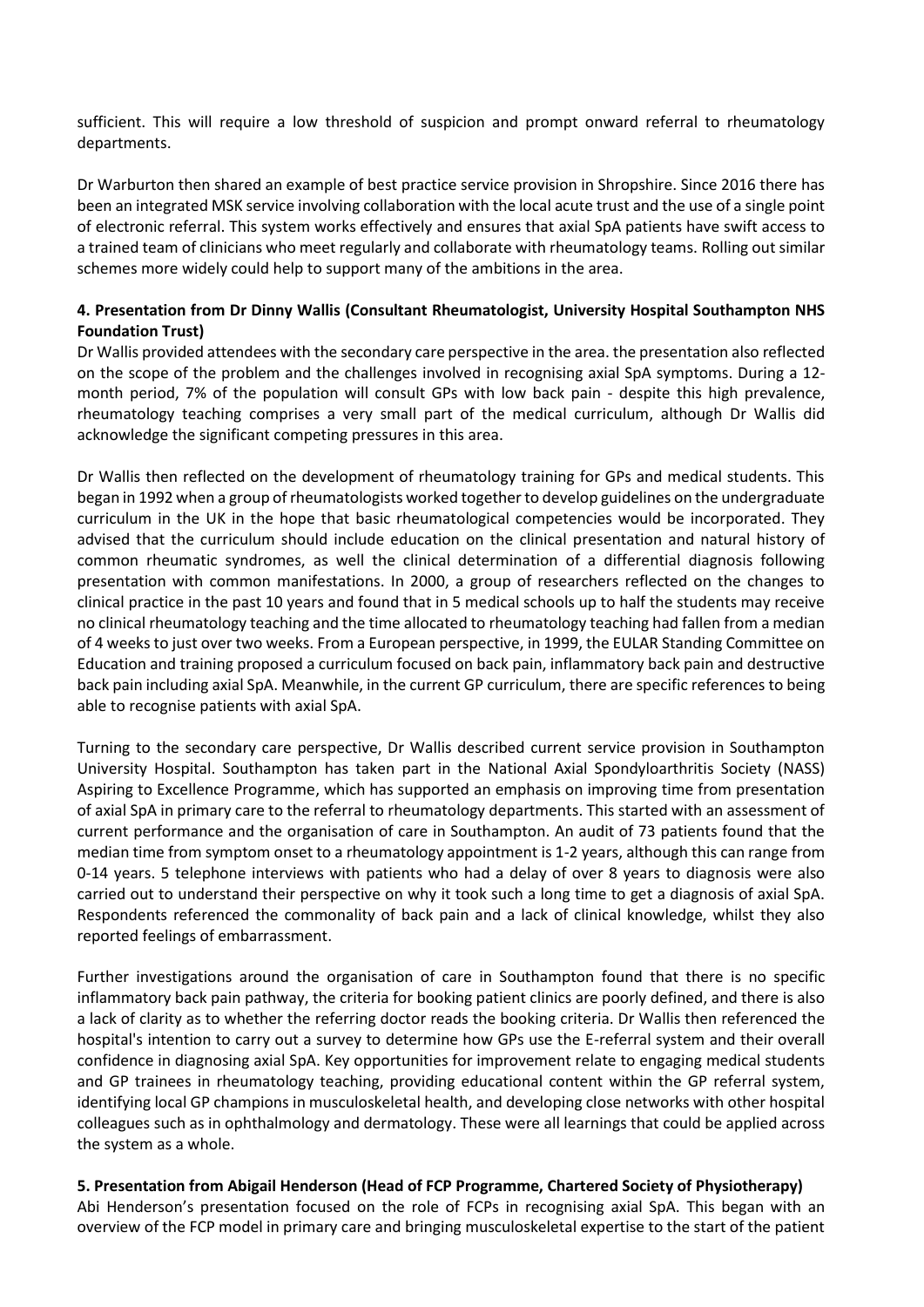pathway. FCPs offer an advanced MSK assessment that can identify any red flags and provide the basis for onward referral to a specialist. They can also provide a diagnosis and deliver first-line interventions around social prescribing, self-management, and physical activity.

The work of FCPs is underpinned by certain principles which support their capacity to diagnose axial SpA. These include integrating services with the surrounding musculoskeletalsystem, offering a population health and personalised care approach, and delivering good patient experience outcomes. FCPs tend to operate at a high level of practice based on their clinical experience and ability to manage complex caseloads. Their capacity to support and enable the diagnosis of axial SpA is improved by ensuring that they are integrated into local pathways and embedded into primary care teams. This involvement in primary care teams also provides a platform to share expertise and learnings.

Abi then outlined two case studies that involved the successful onward referral to a local rheumatology pathway from an FCP, before summarising the benefits of the FCP model for axial SpA patients. This relates to their position as the first point of contact, their capacity to deal with long-term and recurring problems, their management of an undifferentiated caseload and uncertainty, as well as their enhanced recognition of inflammatory conditions. Abi concluded by acknowledging the similar difficulties faced by FCPs in recognising the symptoms of axial SpA whilst also emphasising the vital role that they can play in reducing the delay to diagnosis.

## **6. Presentation from Chris Mercer (Clinical Lead for the Primary Care and Community Workstream, National BestMSK Health Programme)**

Chris Mercer provided an overview of the Best MSK Health programme and how this is working to support improved outcomes for those affected by axial SpA. The programme serves as a key opportunity to build on the positive developments witnessed during the pandemic and the new integrated ways of working that have emerged. Chris explained how the emphasis of the programme is around supporting integration across the community, primary, secondary and tertiary care sectors, all of which is vital to the delivery of effective musculoskeletal care.

Key clinical workstreams relate to spinal care, orthopaedics and rheumatology as well as supporting workstreams across data and personalised care. Chris described his role in leading the primary care and community workstream which reaches into many other parts of the national programme, reflecting how around 75% of care for musculoskeletal patients occurs in this setting. The workstreams include specific activity around pathways to look at high volume and low complexity conditions such as axial SpA, whilst there is also an emphasis on increasing access to specialist advice and guidance and improving data collection. Improving the robustness of data collection is vital to enabling improved service planning and resource management.

Chris then shared some examples of the pathways that have been developed across primary and community care, including a description of what patients can expect to happen at each step of their journey through the system. This pathway often ends with patients being sent back to primary care. Supporting guidance documents have been developed for commissioners to help identify transformational opportunities. The implementation of this work is enabled by a variety of partnerships and collaborative agreements across NHS England and with arm's length bodies, charities, and patient groups.

Turning to the specific field of rheumatology, Chris shared the speciality recommendations for this area, which includes the ambitions for standardised and streamlined pathways for the early identification of inflammatory arthritis and axial SpA. This prioritisation is reflected in pathway development, with two pathways for inflammatory arthritis currently out for consultation. These all contain guidance as to what investigations and interventions should take place at each stage for patients living with axial SpA.

Chris concluded by setting out the importance of axial SpA within the BestMSK Health programme and the next steps for this work. These include urgent and emergency guidance updates around early identification,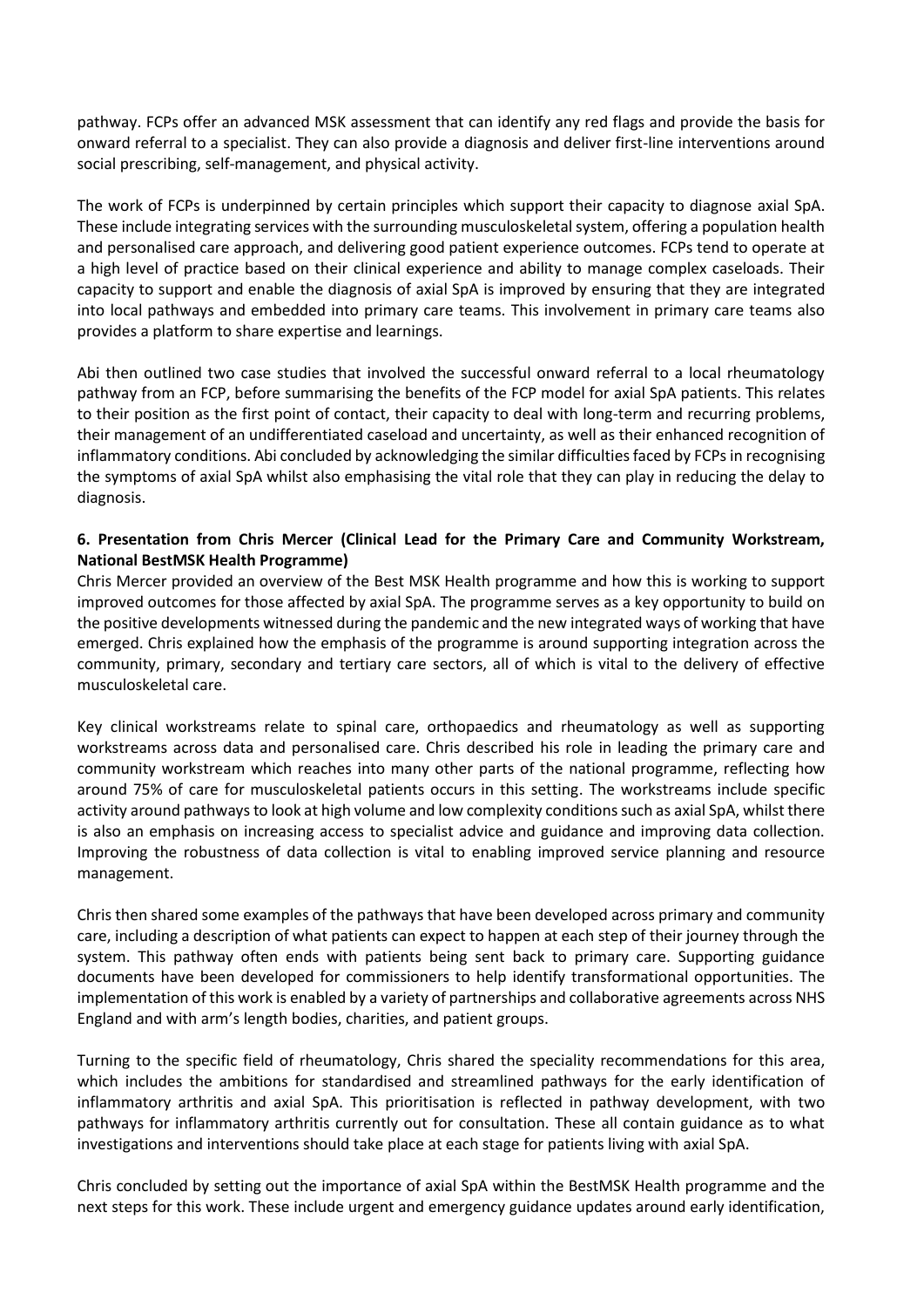the development of a musculoskeletal data set for primary care, standardising service provision, and the publication of specialist advice and guidance documents.

## **7. Question and Answer Session**

Tom Randall MP thanked the speakers for their presentations and passed over to Dr Dale Webb, the Chief Executive of NASS, to facilitate the group discussion. Before doing this, Dr Webb was keen to clarify that the discussion is not seeking to cast blame at any particular part of the system and referenced the unacceptable abuse that has recently been directed towards some individuals working in primary care. A summary of the group discussion has been included below:

### **Visibility of axial SpA in primary care**

- All the presenters were asked to reflect on what steps can be taken to increase the visibility of axial SpA in primary care. Dr Warburton referenced the potential role of reminders/prompts while GPs are conducting consultations, as well the benefits of identifying enthusiastic GP champions. Chris Mercer and Abi Henderson both emphasised the important role for FCPs who bring a growing understanding of axial SpA and how they can share this understanding with GPs and other primary care colleagues. These individuals should be embedded and integrated into primary care.
- Dr Raj Sangupta (Consultant Rheumatologist, Royal United Hospitals, Bath) provided an overview of the work he is leading to translate the common features of axial SpA to a digital interface and how this can be integrated into general practice. This interface carries out background checks after a GP enters back pain as a symptom to identify any other potential signs of axial SpA. Studies are currently planned to validate and check this tool which could develop into a widely used and accessible method of determining the need for onward referral.
- Frances Reid (Chair of NASS Cambridge) shared her perspective as an axial SpA patient and her experiencing of requiring a hip score sheet before she could have a discussion about her symptoms with a GP. This is especially challenging as patients don't generally know what to look for when discussing their symptoms. Work should be done to help GPs narrow down symptom presentation. Building on this, Dr Warburton explained the importance of allowing sufficient time for GPs to ask questions and properly examine the 'soft signs' of axial SpA, although this is constrained by the current pressures on general practice.

### **The relationship between primary and secondary care**

• The presenters were also asked about the relationship between primary and secondary care. Dr Wallis shared her experiences from Southampton hospitals where relationships between these different sectors are generally good. Key factors that help those relationships include regular dialogue and ready access to advice and guidance to support the referral process and respond to the queries of GPs. Dr Warburton built on this emphasising the value of accessibility and building friendly relationships. These relationships have been damaged by the lack of clinical meetings involving both GPs and consultants due to capacity pressures on both sides. Chris Mercer also contributed to this area mentioning the importance of finding a balance in referral, and ensuring that secondary care colleagues are not inundated with cases of inflammatory back pain.

### **National musculoskeletal programme**

- The discussion then turned to the national musculoskeletal programme. Chris Mercer described how the pandemic has led to significant opportunities in this area in terms of multi-disciplinary working, cross-sector discussions and the enhanced use of digital tools. He also touched on the engagement that has been undertaken at a regional level to support the delivery of the programme.
- Andy Bennett, (National Clinical Director for MSK) was also invited to provide his perspective. He acknowledged the present challenges across musculoskeletal care, many of which have been complicated by the experience of the pandemic. He also touched on the opportunities provided by the past 18 months and the need to carry over the ethos of collaboration and integration to the restoration services. Reducing the time to diagnosis is a key target and work to meet this will be led in primary and community care. Rheumatology capacity will be optimised to ensure non-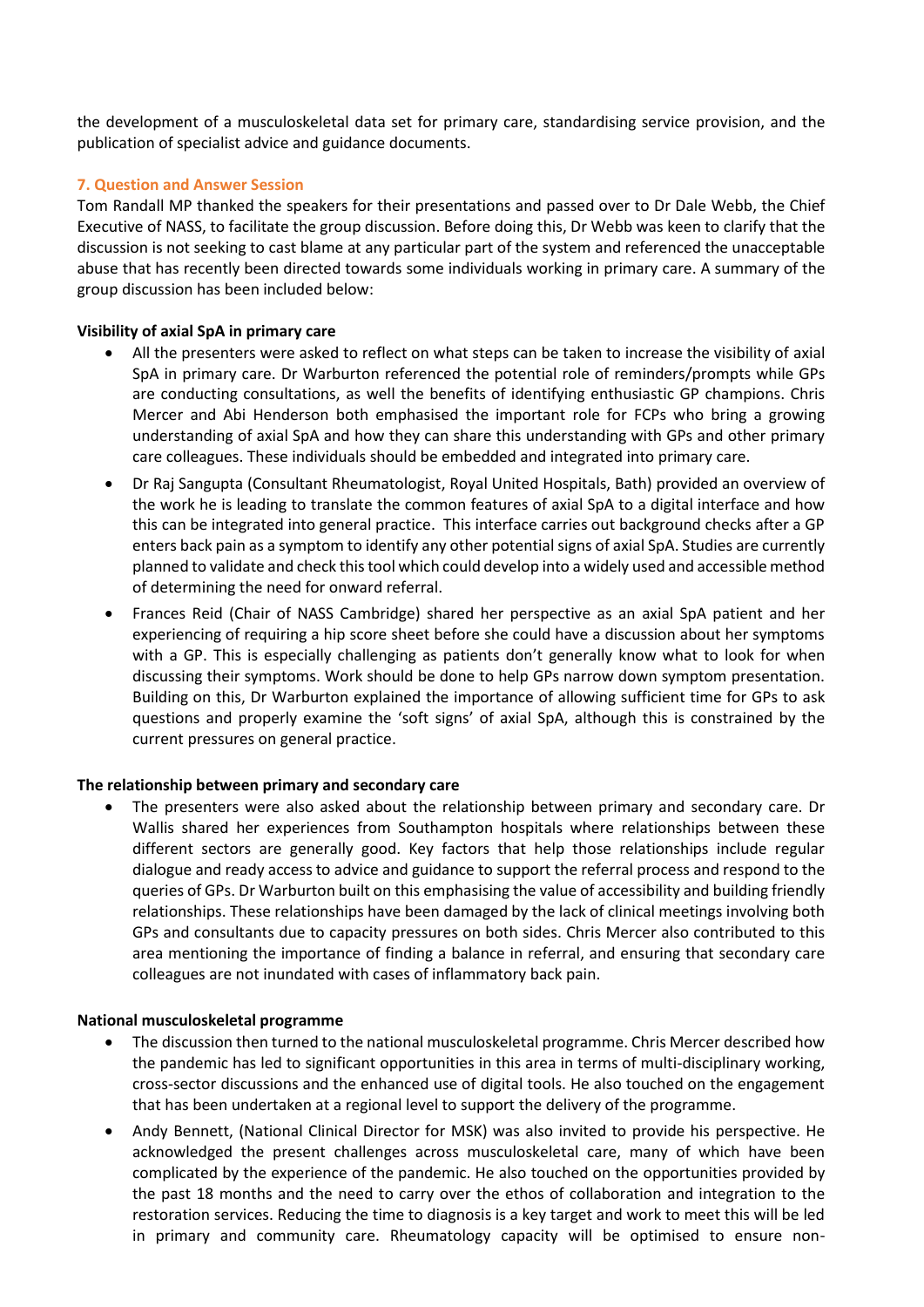inflammatory conditions are best managed in the community, with direction developed collaboratively rather than in silo. This can provide the vehicle for local adaption and adoption.

• Dr Lesley Kay (Clinical lead, Getting it Right First Time – GIRFT – Rheumatology workstream) was also invited to share her perspective in the context of her work on Getting it Right First Time's rheumatology workstream. She brought attention to the development of musculoskeletal pathways on the NHS Futures platform and invited attendees to comment and promote these resources, before touching on the appointment process for local and regional rheumatology leads. Many of the appointments to date for these positions have been orthopaedic surgeons and it is vital that these individuals are aware of their responsibility for promoting rheumatology.

## **Diagnostic testing for Axial SpA**

- Finally, the discussion turned to the diagnostic process and efforts to improve the acceptance of referrals from healthcare professionals to rheumatology departments. Dr Warburton described how work needs to be carried out to ensure a proper conversation is taking place particularly around the referral process for inflammatory spinal protocol MRI. Many radiology departments do not accept referrals from this scan due to the difficulty in interpretation. Chris Mercer added to this point when he set out the huge potential for over-diagnosis with spinal MRI and the need for caution when requesting spinal MRI scans.
- Victoria Carter (NICE implementation team) was then invited to share her perspective on the discussion and provide an update on the recent work of the organisation. She applauded the work of the APPG in highlighting some of the challenges involved in the implementation of the NICE guideline for Spondyloarthritis and how this has prompted the organisation to carry out an impact report to assess the implementation and uptake of the recommendations in NG65. Victoria also reflected on the potential role of GP pop-ups in supporting the implementation of NICE guidelines and how the forthcoming impact assessment report can provide a strong platform for communication programmes. Victoria highlighted her willingness to receive correspondence from attendees about their experience of axial SpA and discuss how this can be incorporated as part of the forthcoming Impact Report.

### **8. NASS Activity Update**

After bringing the discussion to a close, Dr Dale Webb provided an update on the activity of NASS. This began with a reminder of the role of the APPG and ensuring the effective implementation of NICE Guideline NG65. A key focus from NASS in supporting this aim has been its development of the *Aspiring to Excellence* programme. The first report of this programme involving six hospitals was launched at an ARMA webinar on 12th November, which focused on the role of patient organisations in rheumatology and implementing the GIRFT report.

Dr Webb also touched on the launch of the '*Act on Axial SpA: A Gold Standard Approach'* campaign and the roadmap to achieving the time to diagnosis of one year. This started with setting up the *'Actonaxialspa.com'* website with the aim that this platform will become the largest resource in the world on axial SpA diagnosis, providing information, support, research, best practice, quality improvement tools and case studies.

A patient awareness campaign has also been established in tandem to take people on a journey towards wider knowledge of axial SpA symptoms. This has been supported by a social media campaign targeting younger audiences and the development of the SPINE demographic which breaks down a complex condition into 5 key symptoms. An 8-point online symptom checker has already been used by over 1,200 people, whilst guidance is also in place to support people to prepare for both their GP and rheumatology appointments. These resources are all orientated around empowering patients to know about their condition. After just a few months of the campaign, the social media activity has reached over 450,000 people, whilst video content has been viewed 375,000 times. Coverage has also been published in the Mirror, Daily Express, Men's Fitness, Chat magazine, and regional press.